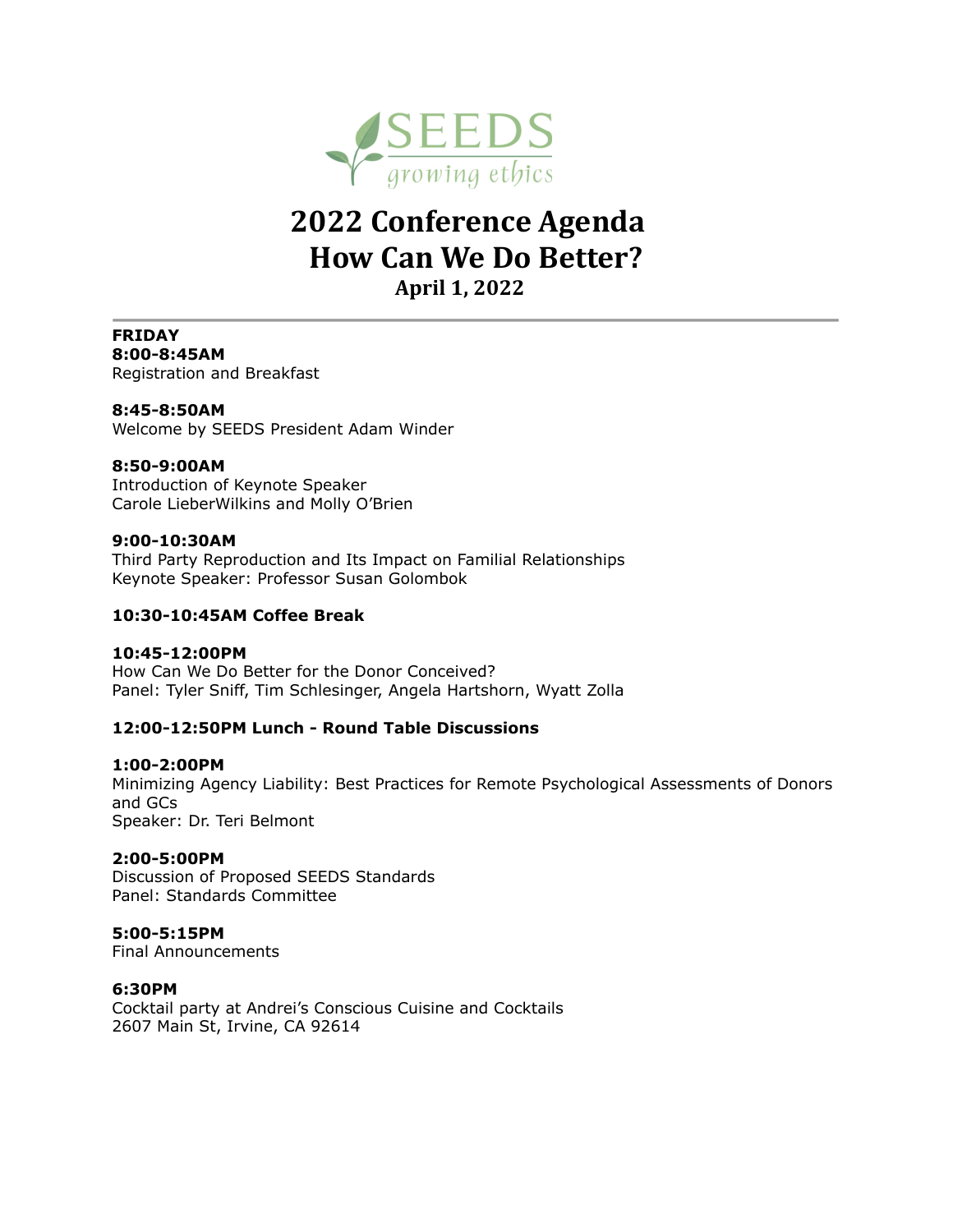

# **2022 Conference Agenda How Can We Do Better?**

**April 2, 2022** 

# **SATURDAY**

**8:00-8:45AM** Registration and Coffee

## **8:45-9:00AM**

Welcome Molly O'Brien and Joni Franklin

## **9:00-10:00AM**

Mosaics in Preimplantation Testing: The Counseling Challenges Speaker: Dr. Joao De Pinho

# **10:00-10:15AM**

Coffee Break

# **10:15-11:30AM**

No – She's Mine – Ethics around Donor/GC Poaching Panel: Dawn Baker and Angela Hartshorn

## **11:30-12:30PM**

Claims of Breach - What in the World Do We Do With Escrow? Panel: Robert Terenzio, Edward "Brock" Brockschmidt, Robert Rettenmaier

# **12:30-1:30PM**

Open Lunch Tables

# **1:30-2:30PM**

Insurance Liens – What Do They Mean and How to Prepare Panel: Molly O'Brien, William Ferguson, Sarah Paige

# **2:30-2:45PM**

Afternoon Snack Break

# **2:45-3:45PM**

International Surrogacy Panel: Steve Snyder and Karen Synesiou

# **3:45–4:15PM**

SEEDS Board Q&A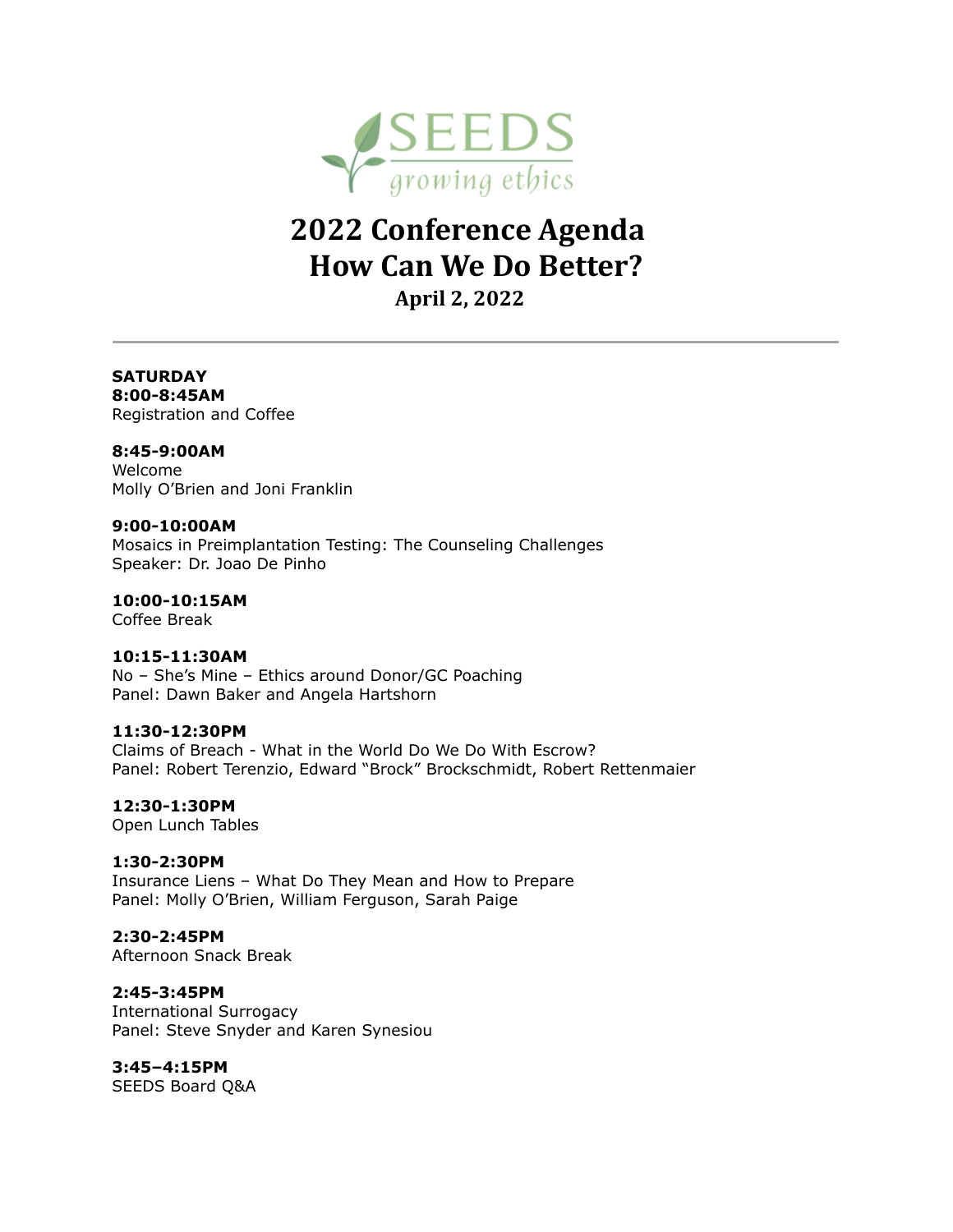# **Lunch Round Tables**

Pregnancy Care Update *Lisa Stark Hughes*

Additional Support for IPs PostPartum Doulas *Jennifer Dominguez*

NY State Law Update Digging Into Specifics *Alexis Cirel*

Donor Conceived Council *Tyler Sniff*

How Clinics Work Together With Agencies - Private Equity Coming Into the Industry *Karen Synesiou*

Creating a Standard List of Documents Needed for Surrogacy/Donor Cycles From an Agency Perspective *Steve Snyder*

Embryo Donation How/Why's of It All *Maya Grobel and Gina Davis* 

Risky Business – What Agencies Do to Put Themselves in the Crosshairs *Molly O'Brien*

Want to be a Board Member? Here's how *Wendie Wilson*

Discussing Standard 24 - Agency Screening of IPs *Sunday Crider*

Discussing Standard 27 - Multiple Simultaneous Surrogacies *John Weltman*

How Can Agencies Create More Camaraderie and Collaboration? *Lisa Chiya*